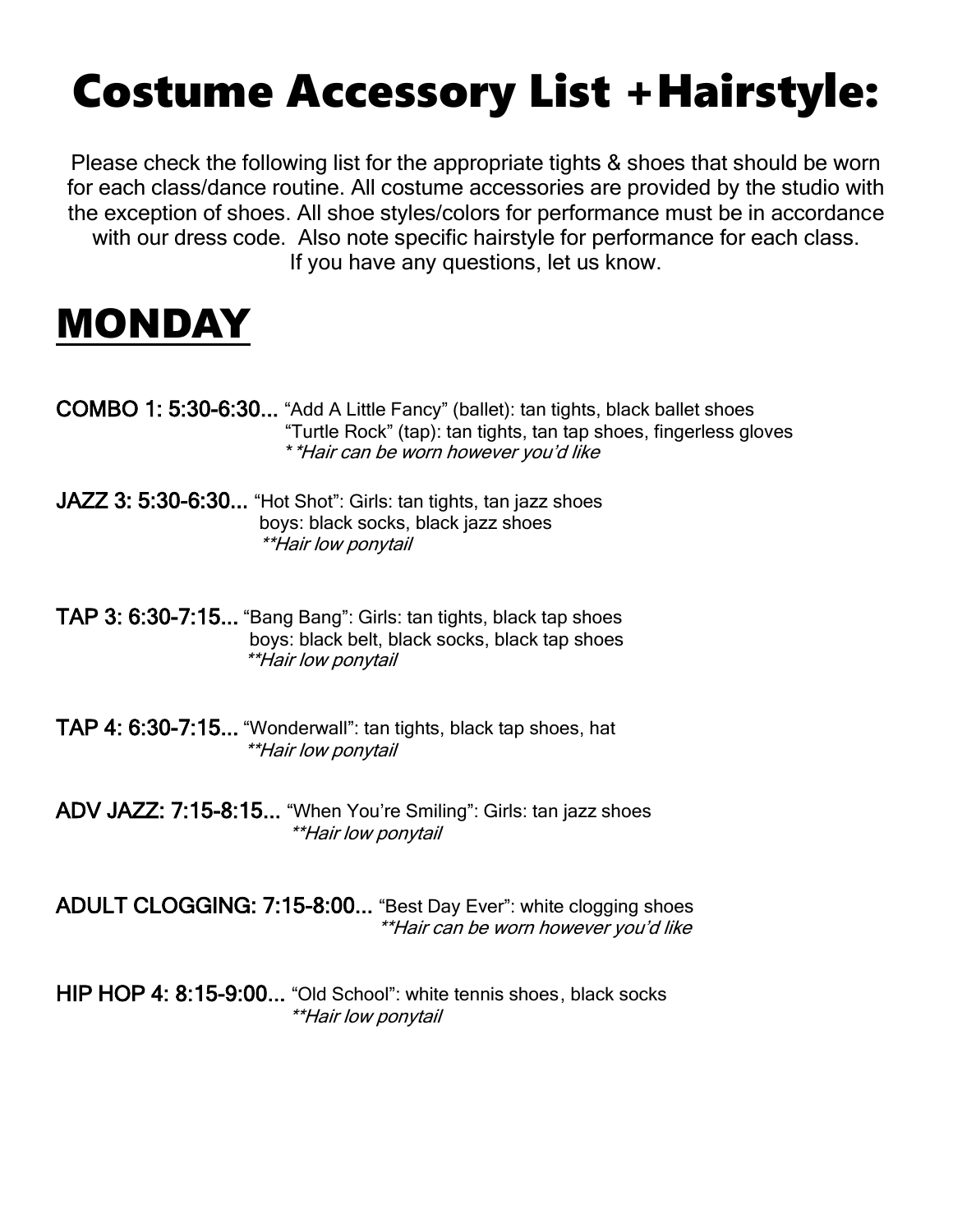## TUESDAY

- **BALLET 2: 4:30-5:30...** "Fly Me to the Moon": pink tights, pink ballet shoes \*\*Hair in bun
- BALLET 3: 5:30-6:30... "Cry Me A River": girls- pink tights, pink ballet shoes, boys- black socks, black ballet shoes \*\*Hair in bun
- CLOGGING 1: 5:30-6:15... "Tonight": Girls: white clogging shoes (allowed to wear no-show socks, or tan tights). boys: white clogging shoes, black socks \*\*Hair can be worn however you'd like
- COMBO 3: 6:15-7:15... "Crowd Go Crazy" (Jazz): tan tights, tan jazz shoes "It's Alright" (tap): tan tights, tan tap shoes \*\*Hair can be worn however you'd like
- POINTE 1: 6:30-7:15... "Circles": pink tights, pointe shoes \*\*Hair in bun

INTER. CLOGGING: 7:15-8:00... "Fix My Crown": white clogging shoes, tan tights, crown \*\*Hair can be worn however you'd like

- BALLET 4: 7:15-8:15... "Little Wonders": pink tights, pink ballet shoes \*\*Hair in bun
- ADV CLOGGING: 8:00-8:45... "Let's Get Loud": white clogging shoes, tan tights \*\*Hair can be worn however you'd like
- POINTE 2: 8:15-9:00... "Wintergreen": pink tights, pointe shoes \*\*Hair in bun

## WEDNESDAY

COMBO 1: 4:30-5:30... "You Can Tell She's a Princess"(ballet): tan tights, black ballet shoes "Pajama Party" (tap): tan tights, tan tap shoes, Teddy Bear \*\*Hair can be worn however you'd like

- HIP HOP 1: 4:30-5:15... "Now or Never": black tennis shoes, white knee-high socks \*\*Hair can be worn however you'd like
- HIP HOP 2: 5:15-6:00... "The Party's Just Begun": Black tennis shoes \*\*Hair can be worn however you'd like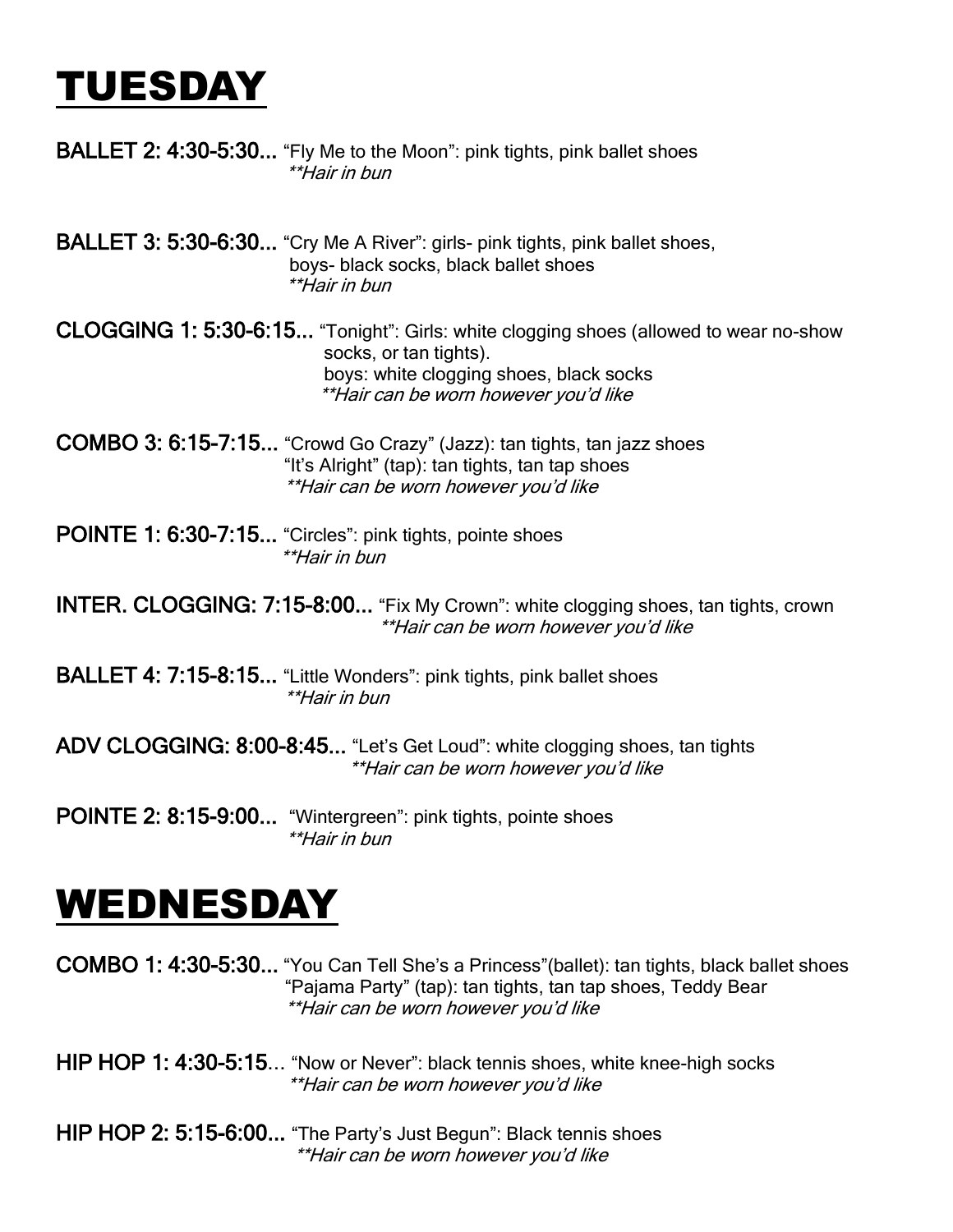CREATIVE MOV.T: 5:30-6:15... "Zoo Party": Girls: pink tights, pink ballet shoes boys: black socks, black ballet shoes \*\*Hair can be worn however you'd like

BALLET 1: 6:15-7:15... "Daughter": pink tights, pink ballet shoes \*\*Hair in bun

COMBO 2: 6:15-7:15... "Summertime Fun" (Ballet): tan tights, black ballet shoes "Lipstick" (tap): tan tights, tan tap shoes, black head piece \*\*Hair can be worn however you'd like

COMBO 3: 7:15-8:15... "Feeling The Love" (jazz): tan tights, tan jazz shoes "Kaleidoscope" (tap): tan tights, tan tap shoes \*\*Hair can be worn however you'd like

ADV LYRICAL: 8:45-9:45... "Never Letting Go": tan tights, tan jazz shoes \*\*Hair in low ponytail

#### THURSDAY

HIP HOP MINIS: 4:45-5:30... "Bubble Gum": White tennis shoes, white socks, bandana in hair \*\*Hair can be worn however you'd like

HIP HOP 3: 4:45-5:30... "Gimme That": White tennis shoes, black socks \*\*Hair can be worn however you'd like

JAZZ 1: 5:30-6:30... "Smile": tan tights, tan jazz shoes \*\*Hair can be worn however you'd like

JAZZ 2: 5:30-6:30... "Do It Like This": Girls - tan tights, tan jazz shoes \*\*Hair can be worn however you'd like

TAP 1: 6:30-7:15... "Good To Go": tan tights, tan tap shoes \*\*Hair can be worn however you'd like

TAP 2: 6:30-7:15... "Drums": Girls: tan tap shoes (can wear tan tights or nothing) boys: black socks, black tap shoes \*\*Hair can be worn however you'd like

BALLET 5: 7:15-8:15... "Wanted": pink ballet shoes, pink tights \*\*Hair in bun